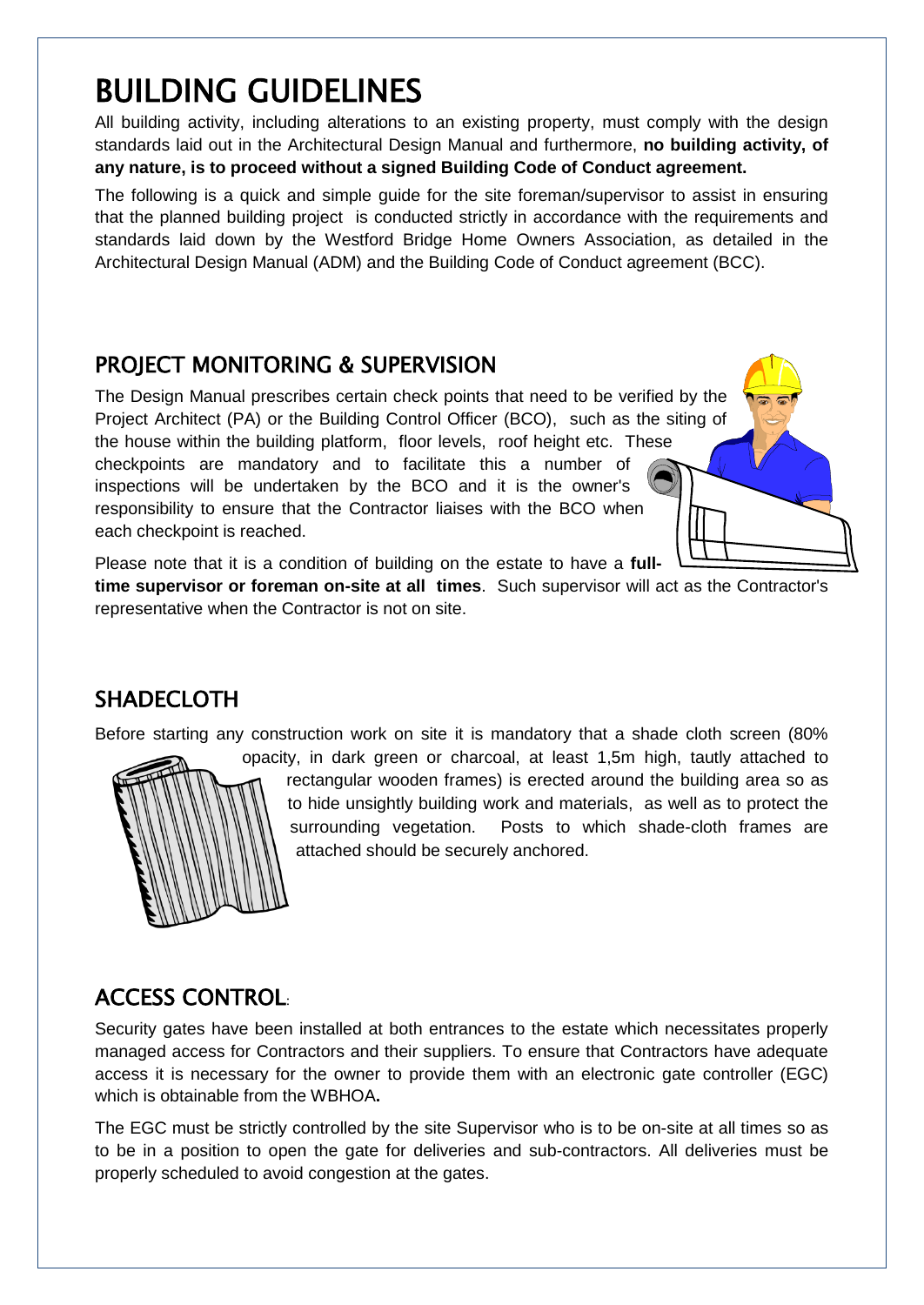Before any construction starts the contractor must liaise with the BCO to have the site



supervisor's mobile number programmed into the gate control panel which will remain operative for the duration of the building phase, so that he/she is able to open the gates remotely from the site. On completion of the building project the number will be removed from the control unit.

#### WORKING HOURS



Building hours are strictly from 07:30 to 17:30 Mondays to Fridays, excluding public holidays.

**No construction work whatsoever** is permitted over week-ends, public holidays or during the "deemed" annual Builder's Holiday and absolutely no deliveries will be allowed outside of the building hours, regardless of circumstance.

#### DELIVERY VEHICLES



This is one of the most contentious issues on the estate. On the one hand one cannot build without bricks and concrete, and on the other, the roads are narrow and not suited to large vehicles. The following rules must be strictly applied to all deliveries and the BCO has the authority to deny access to any vehicle or supplier that does not comply. Note that no

articulated vehicles may enter the estate.

- Bricks may be delivered in palettes on vehicles with on-board cranes, however loads must be limited to no more than 5 palettes or 2,500 bricks at a time.
- □ Care must be taken in establishing the most suitable storage location on site so as to ensure that offloading does not impact on traffic flow for residents.
- $\Box$  Mobile concrete mixers may not exceed a payload of 5m<sup>3</sup> and suitable protective covering, such as heavy duty plastic, must be laid on the road to avoid damage from spillage.
- □ In all other cases (including sand & stone), delivery vehicles with a payload in excess of 5 tonnes are not permitted on the estate.
- □ No more than 100 pockets of cement can be delivered per load
- No trailers are permitted if attached to vehicles in excess of 1 tonne.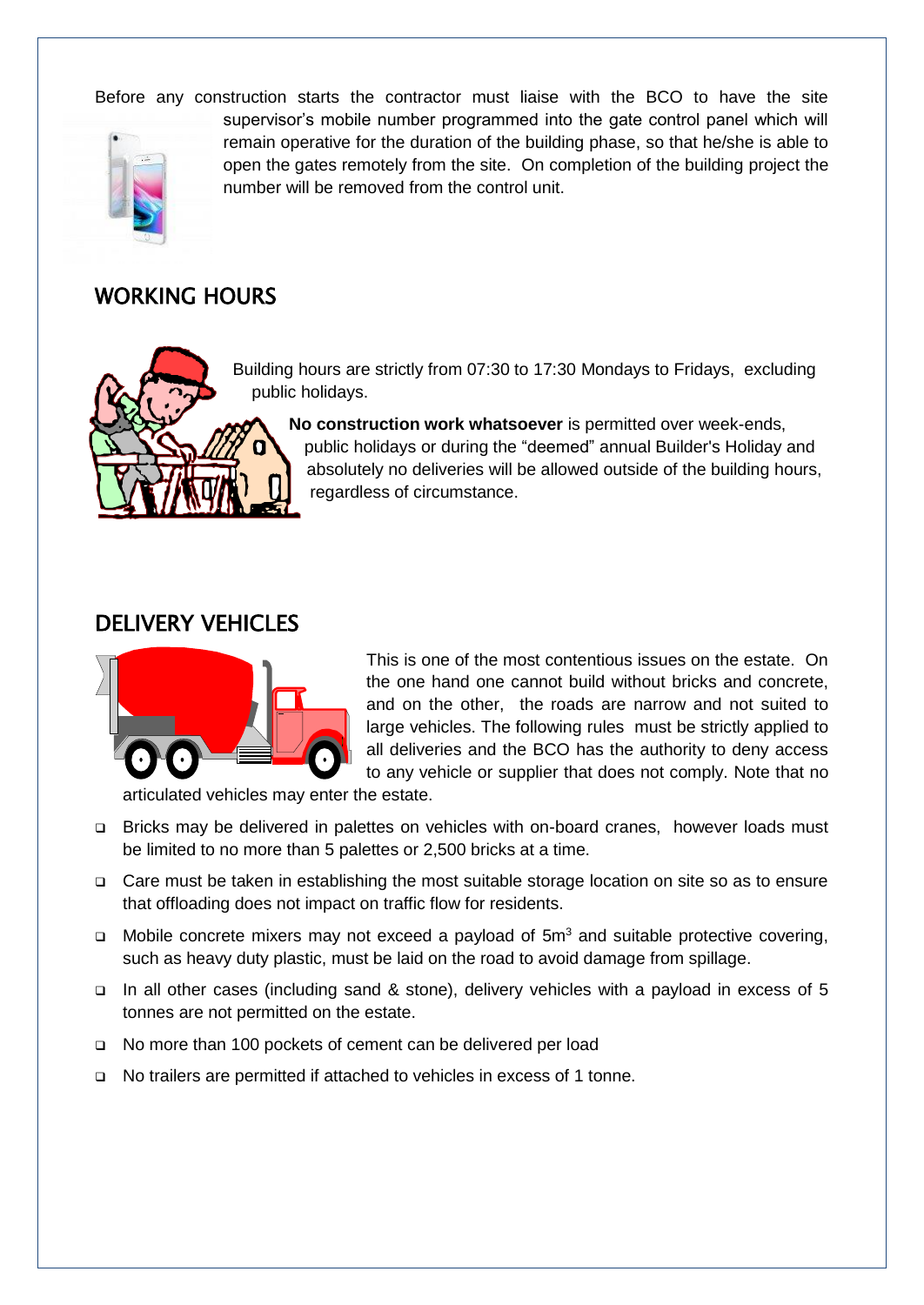# **STORAGE**

All building material such as sand , stone , bricks, etc must be stored inside the screened area on site

# LABOUR

Controlling the behaviour of the labour-force has to be the most challenging part of building, however it is essential that workmen are properly managed at all times, taking particular care to:

- ensure that workmen are delivered to, and taken from, site each day, ie. they do not access the estate on foot, as this compromises security and is particularly disturbing to residents.
- ensure that all workman, including staff of sub-contractors, are readily identifiable by wearing overalls or vests, branded with the employers name/logo
- ensure that workmen remain within the boundaries of the plot they are building on at all times, except when receiving deliveries. This also applies to tea and lunch-breaks. Where arrangements have been made to use an adjacent plot for storage of materials, it is to be used for that purpose only.
- keep noise levels to a minimum, ie. no shouting or radios
- ensure that no workman ablutes anywhere other than in the toilet facilities provided by the builder.
- **NB: No fires, of any nature, are permitted anywhere within the estate.**

# KEEP IT QUIET

When using Power Tools care must be taken to minimise noise and subset discomfort to neighbours. Where possible work requiring power tools, particularly the cutting of tiles etc., should be undertaken inside the building and preferably behind closed doors, such as in the garage.



The same applies to concrete/cement mixers which should be strategically placed so as to minimise noise to neighbouring

properties. The BCO must be consulted when deciding on the position of such equipment. Large, noisy units will not be permitted on site.

Note: No power generators may be used unless there is a general power-outage in excess of three hours.